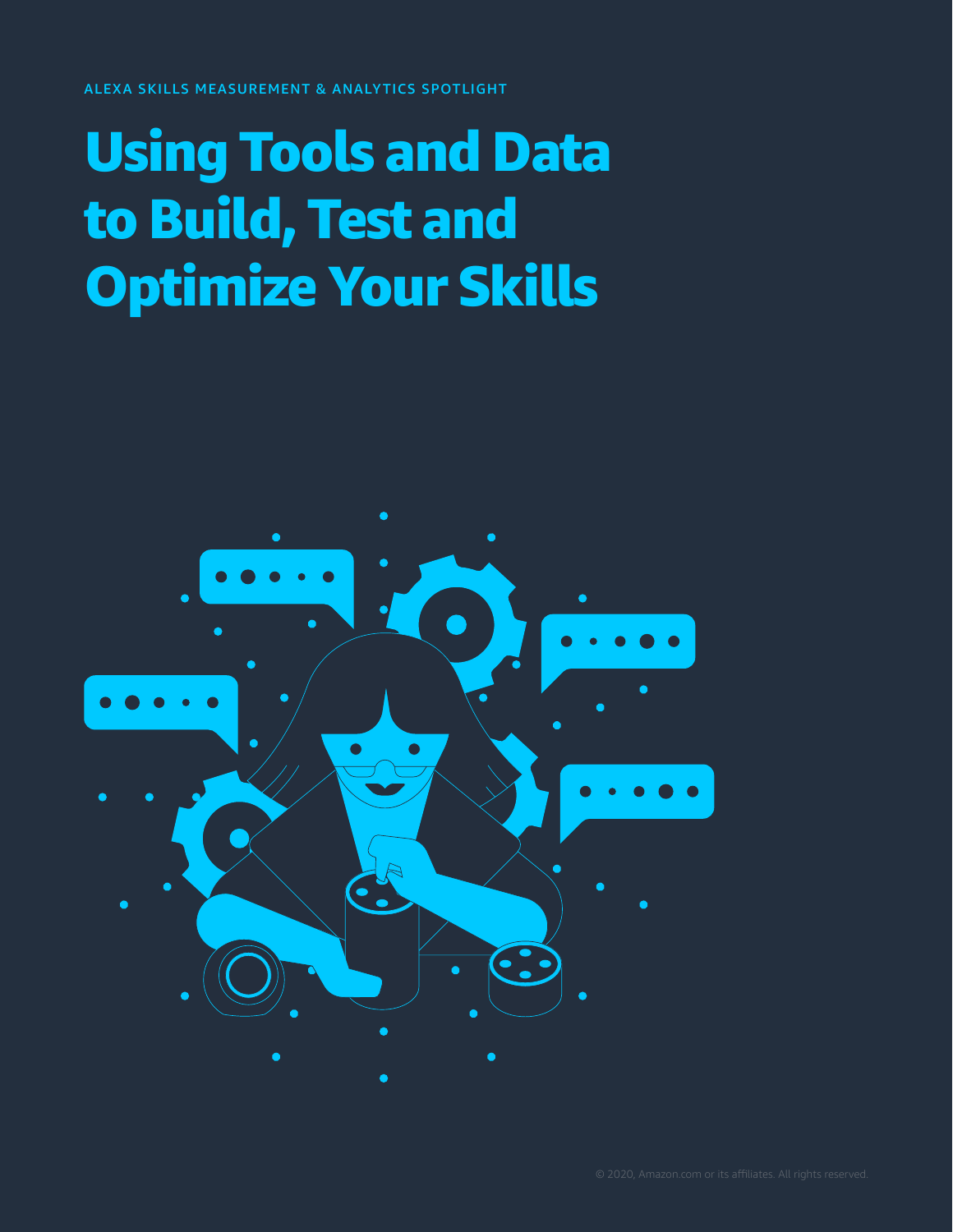# Introduction



When creating Alexa skills, developers seek to create conversational experiences that are dynamic, engaging, and easy for customers to use again and again. However, the only way to know if you successfully achieve this is if you measure it.

Creating a successful skill doesn't stop once you publish, rather this is just the beginning. Testing and measuring your skill(s) helps identify what's happening in your customer interactions so that you can fix issues and improve the overall experience. With Alexa Skills Kit (ASK) Measurement and Analytics Tools, available on the developer console, developers can analyze performance and refine their skills to keep their customers happy, engaged, and coming back for more.

Even before you publish, you can start measuring and optimizing your interaction model with features and tools in the developer console. You'll find options to simulate skill responses and set up beta testing so you can optimize and improve conversational interactions with your customers for better engagement.

measure, and optimize your skill including:

### Analytics Tools & Dashboard

- VUI Testing Tools
- VUI Optimization Features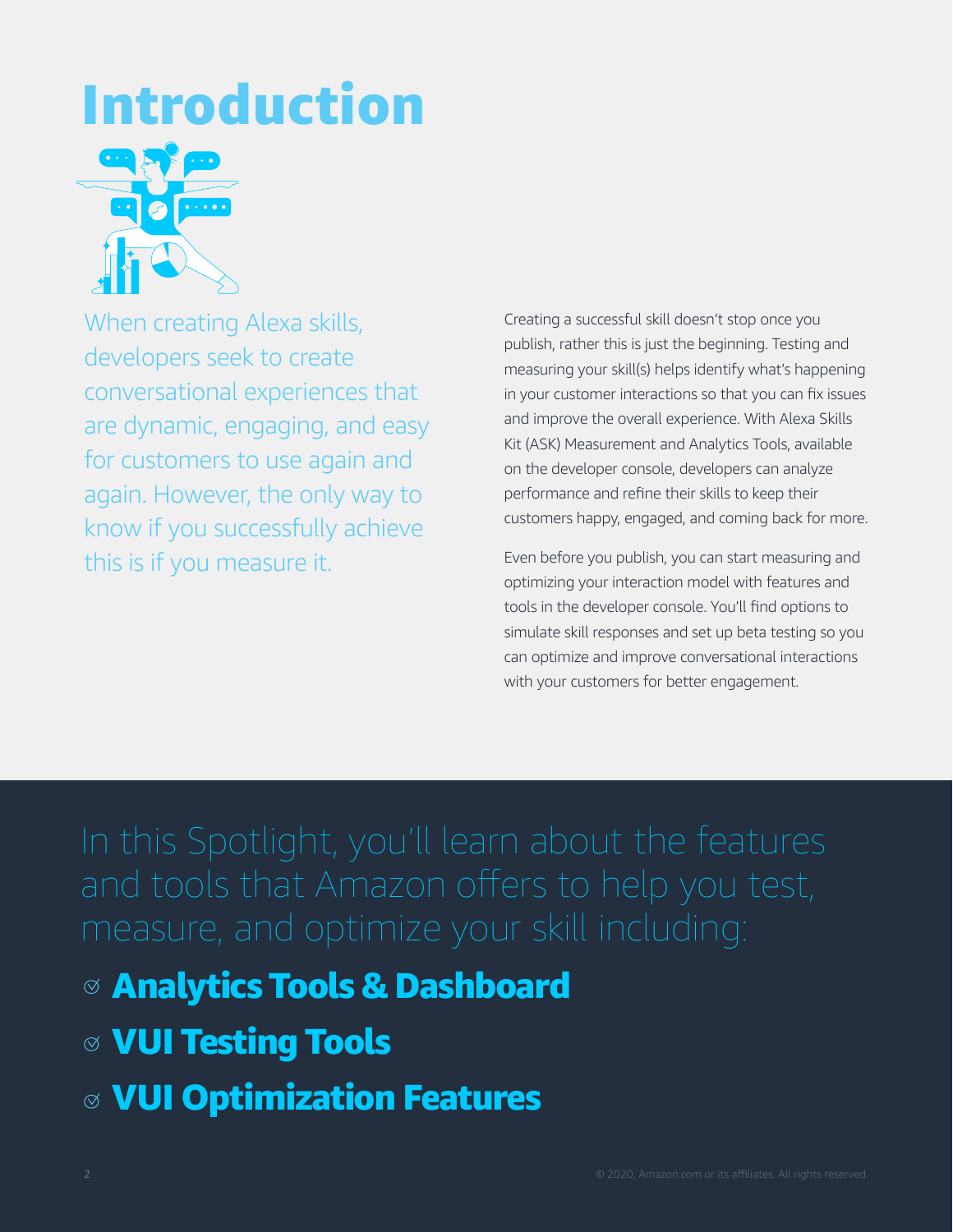## Analytics Tools & Dashboard

Once skills are published, analyze skill performance metrics to improve the customer experience and optimize your content for long term engagement.

The Alexa developer console provides free analytics tools for you to track your skill usage, unique customers, peak times, and many other data points about your skill. You can find all of this information and customize how to view it using the skill analytics tools and metrics dashboard.



#### **ANALYTICS SUMMARY**

*Track & analyze your skill's performance*

You can find data about your skill such as users, intents, sessions, and utterances in the developer console under the Analytics tab. You can customize the time range to see charts on how each metric has performed. After you publish your skill, you should look at these numbers at least once a week to see if any user behaviors are trending since your last update.

**› [Learn more about how to measure skill data here](https://developer.amazon.com/docs/devconsole/measure-skill-usage.html)**

View your skill's Analytics Summary on the Alexa developer console

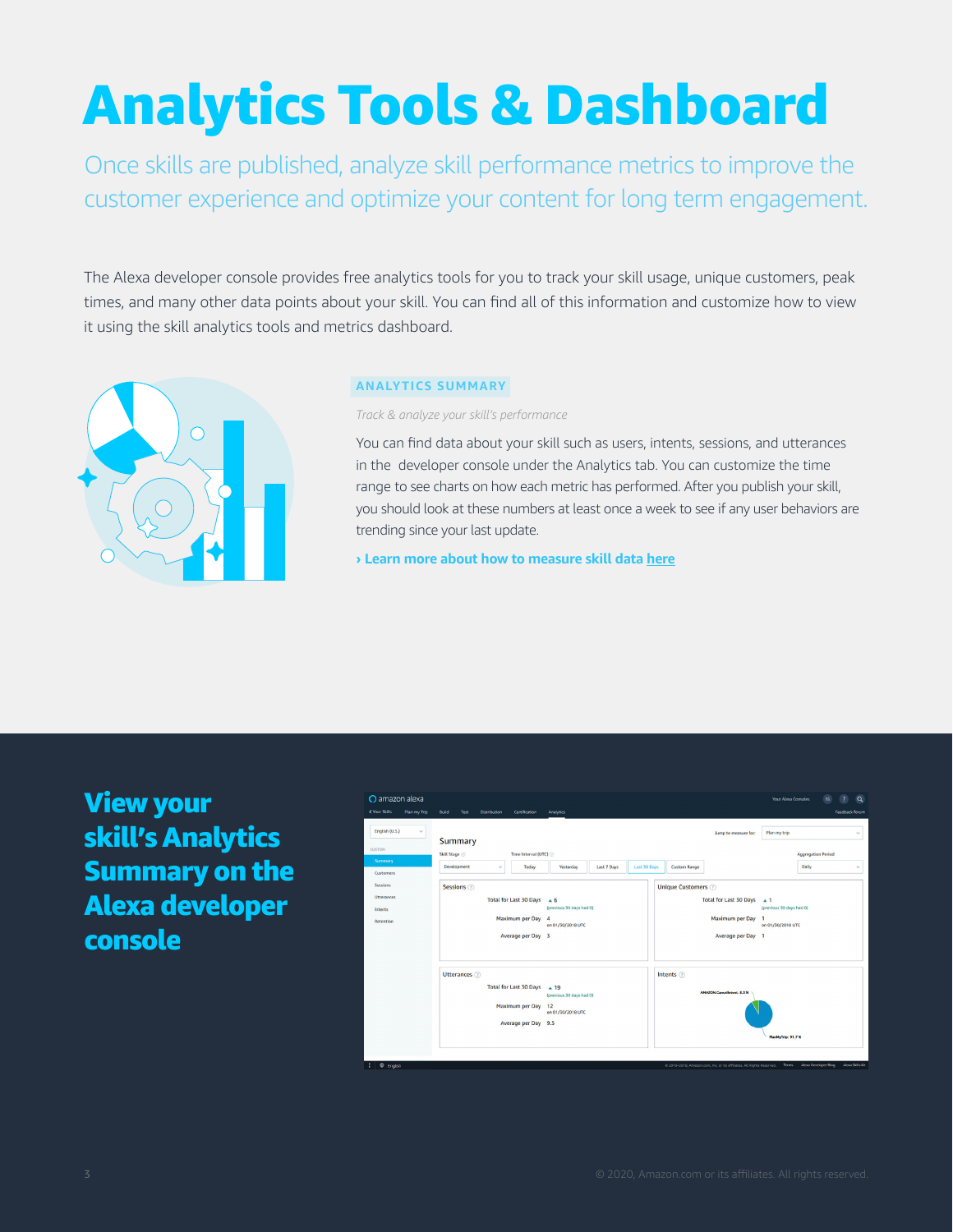

#### **INTENT HISTORY**

#### *Understand how customers are engaging with your skill*

See how customers are interacting with your skill and detect anomalies where customer requests are mapped to the wrong intent. Each interaction has a confidence rating, to see whether or not that utterance was mapped properly and which ones need to be updated. Low confidence utterances result in Alexa re-prompting the customer for a response. With this data, you'll know where to fix errors in your voice model and identify missing use cases that you may want to include in your skill.

**› [Learn more about Intent History here](https://developer.amazon.com/docs/custom-skills/review-intent-history-devconsole.html)**



#### **INTERACTION PATH ANALYSIS**

*Understand how your customers are using your skill & experiencing friction*

Follow where your customers are interacting with your skill and ending the skill session with the interaction path data visualization. This waterfall style chart shows aggregate skill usage patterns showing the intents triggered by users during a session. From this data, you can verify if customers are using the skill as expected. You'll see how many drop offs have occurred for each scenario, which could indicate a point of friction. You can use insights gained from the interaction path analysis to make your flow more natural, fix errors, and address unmet customer needs.

**› [Learn more about interaction path data here](https://developer.amazon.com/docs/devconsole/measure-skill-usage.html#skill-metrics)**



#### **GET METRICS API**

*Access skill analytics from your preferred tools*

The GetMetrics API (Beta) is a new way for you to access relevant data about your skills without needing to log in to the developer console for each skill. This saves time and visibility for key insights about your skill in order to optimize customer engagement.

**› [Learn more about the Get Metrics API here](https://developer.amazon.com/docs/smapi/metrics-api.html)**



#### **CUSTOMER REVIEWS**

*Get first-hand feedback on what your customers like and don't like*

An easy first step you can take in understanding how your customers are responding to your skill is by looking at your skill's customer reviews in the Alexa Skills Store. Get first-hand qualitative feedback on what customers like best about your skill, where they experience friction, and general feedback to know your customers and identify trends.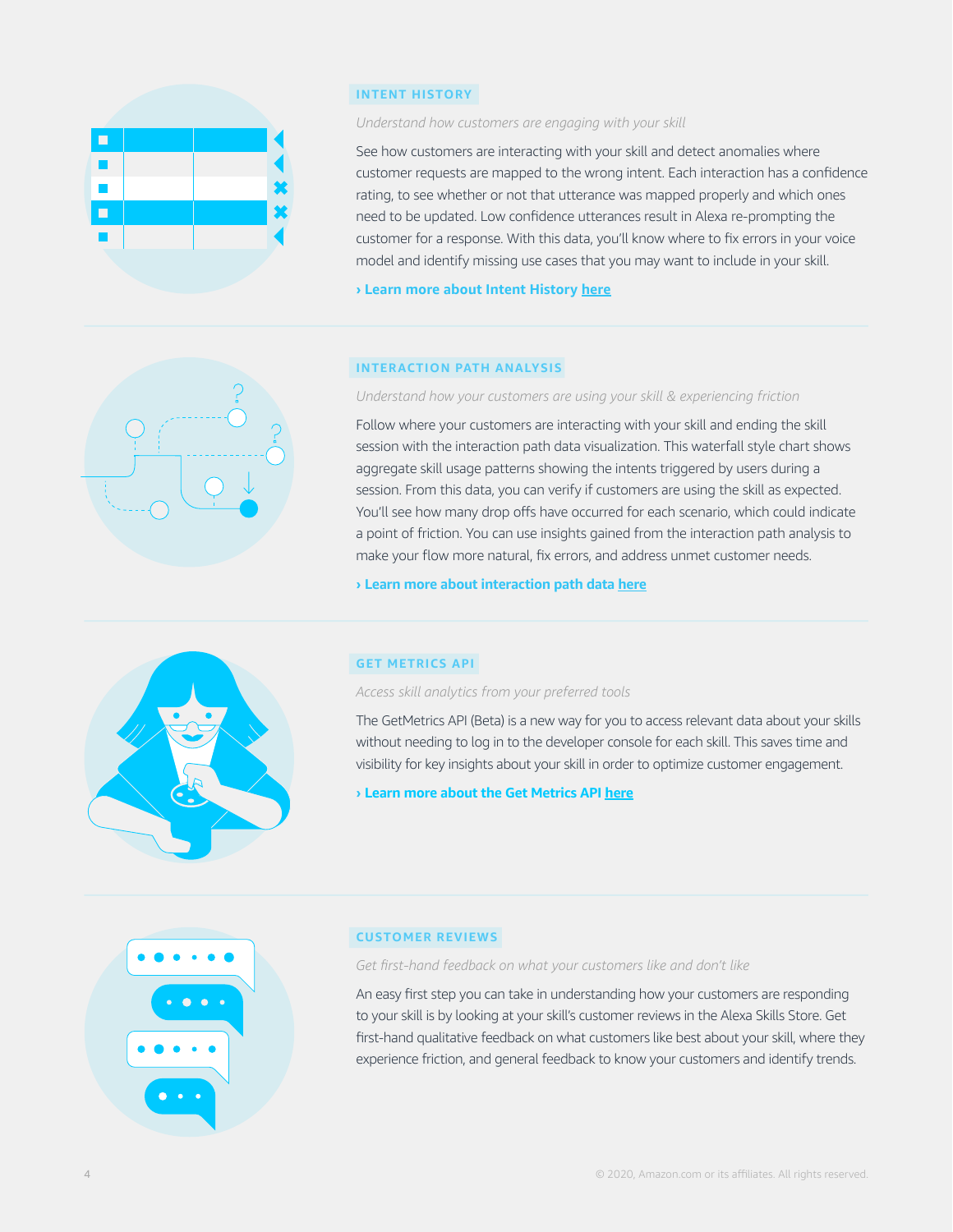# VUI Testing Tools

### Test and analyze your skill while you create it.

You'll have access to the same robust set of tools that the certification team for Alexa uses. These tools can help you avoid overtraining your interaction model and improve accuracy. From utterance testing to conflict identification and resolution; you'll be able to test, detect, and optimize your skill to get ahead of issues before publication, therby reducing the amount of time it takes to get your skill certified.



#### **UTTERANCE CONFLICT DETECTION TOOL**

*Identify conflicts in your utterances*

When you build your model, you may unintentionally create utterances that map to more than one intent which reduces the accuracy of your skill's Natural Language Understanding (NLU) model. In the developer console, you'll find a section in the lefthand menu that will highlight any utterance conflicts after each build, so you can decide how you want to handle them.

**› [Learn more about resolving](https://developer.amazon.com/docs/custom-skills/find-utterance-conflicts-in-your-model.html)  [utterance conflicts](https://developer.amazon.com/docs/custom-skills/find-utterance-conflicts-in-your-model.html) here**



#### **UTTERANCE PROFILER**

*Test if your utterances invoke the right intent*

Once you've defined and built your interaction model, you can test utterances to see how they resolve to your intents and slots. When an utterance does not invoke the right intent, you can update your sample utterances and retest, all without writing any extra code for your skill.

This feature is already in the Build tab, just click the Evaluate Model button and select Utterance Profile to start testing.

**› [Learn more about](https://developer.amazon.com/docs/custom-skills/test-utterances-and-improve-your-interaction-model.html)  [Utterance Profiler](https://developer.amazon.com/docs/custom-skills/test-utterances-and-improve-your-interaction-model.html) here**



#### **NLU EVALUATION TOOL**

*Prevent overtraining NLU models*

Overtraining your NLU model with too many sample utterances and slot values can reduce accuracy. Instead of trying to exhaustively add all possible iterations of sample utterances, you can run a set of annotations, which contain an utterance and the expected intents and slots. Running your annotations sets as a batch test lets you try out multiple utterances to make sure they trigger the correct intents and slots. If any utterance resolves to the wrong intent or slot, you can modify those utterances and enter them as new annotations to your training data.

**› [Learn more about](https://developer.amazon.com/docs/custom-skills/batch-test-your-nlu-model.html)  [NLU batch testing here](https://developer.amazon.com/docs/custom-skills/batch-test-your-nlu-model.html)**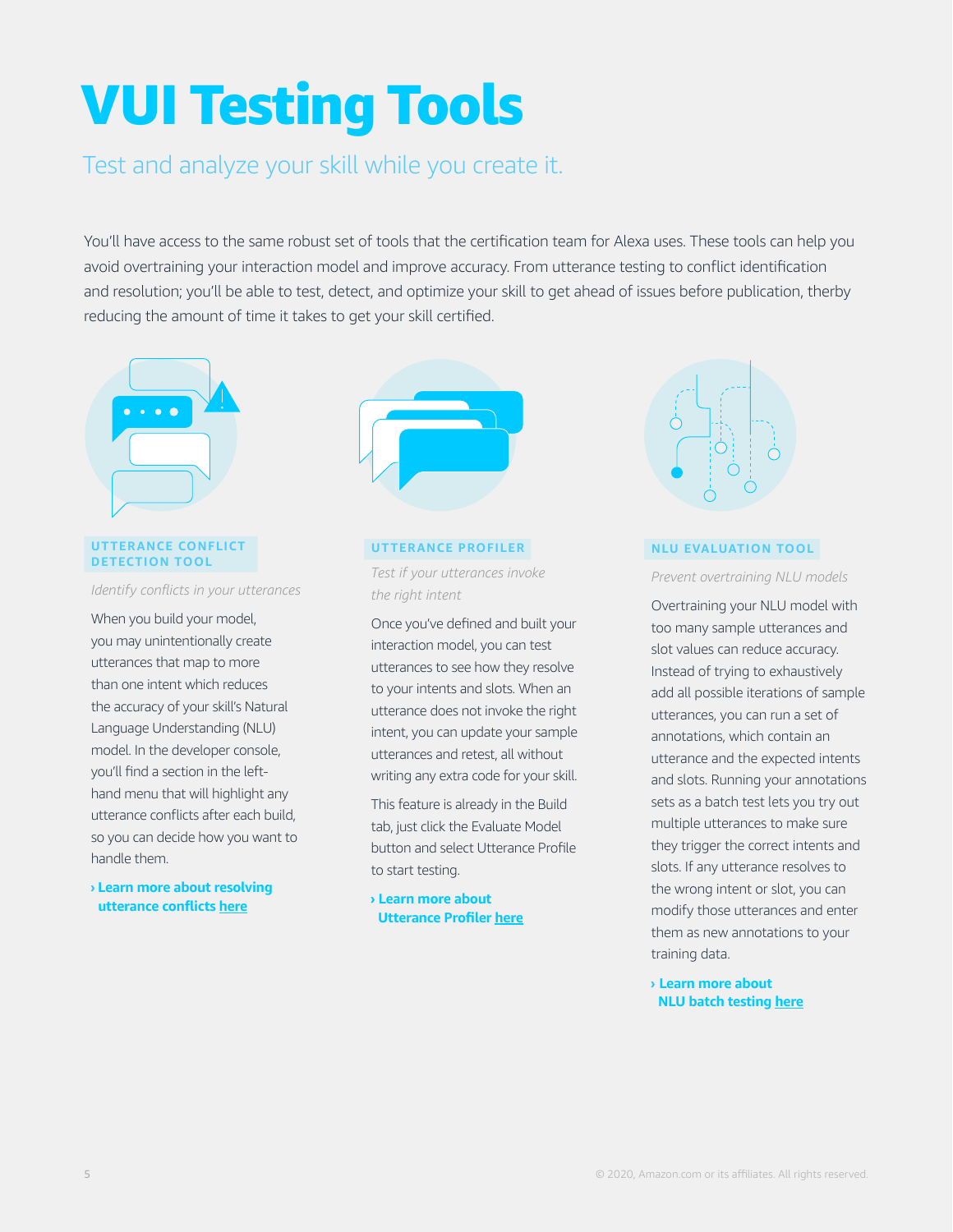# VUI Optimization Features

### Tap into features that help you create the best conversational experience.

Conversations between people are naturally dynamic, changing the context of the conversation by moving between topics and ideas fluidly. Therefore, your skills need to be flexible and responsive to be able to switch context midconversation. Skills should be able to handle language, topic, and grammatical variations within the conversation as well as be able to remember conditional information collected from the customer. The Alexa Skills Kit offers a number of features that help you build more natural conversations in your skill that match how your customers talk with (and not at) Alexa.



#### **AUTO DELEGATE**

#### *Build dialogs easier*

Your dialog model identifies the prompts and utterances to collect and validate to match the correct slot values and intents. Auto delegation completes all slots and confirmations for you, before sending an intent request. This makes building dialogs easier, so you can focus on capabilities like custom logic and a better user experience. However, if you want more control over the order of information collected, you'll need to use Dialog Management instead.

#### **› [Learn more about Auto Delegation here](https://developer.amazon.com/docs/custom-skills/delegate-dialog-to-alexa.html)**



#### **DIALOG MANAGEMENT**

#### *Reduce effort to improve automatic speech recognition*

Dialog management provides a set of directives for managing a conversation between your Alexa skill and the customer. It offers a way to fill out required information you need, in the order that you specify, to perform a task. For example, if a customer over-answers with most of the required information, those slots are filled so you can skip ahead to the slots that still need data. Dialog management gives Alexa a list of what slot values to expect, which provides context for what to resolve and improves the accuracy of your skill.

#### **› [Learn more about Dialog Management here](https://build.amazonalexadev.com/alexa-skill-dialog-management-guide-ww.html)**